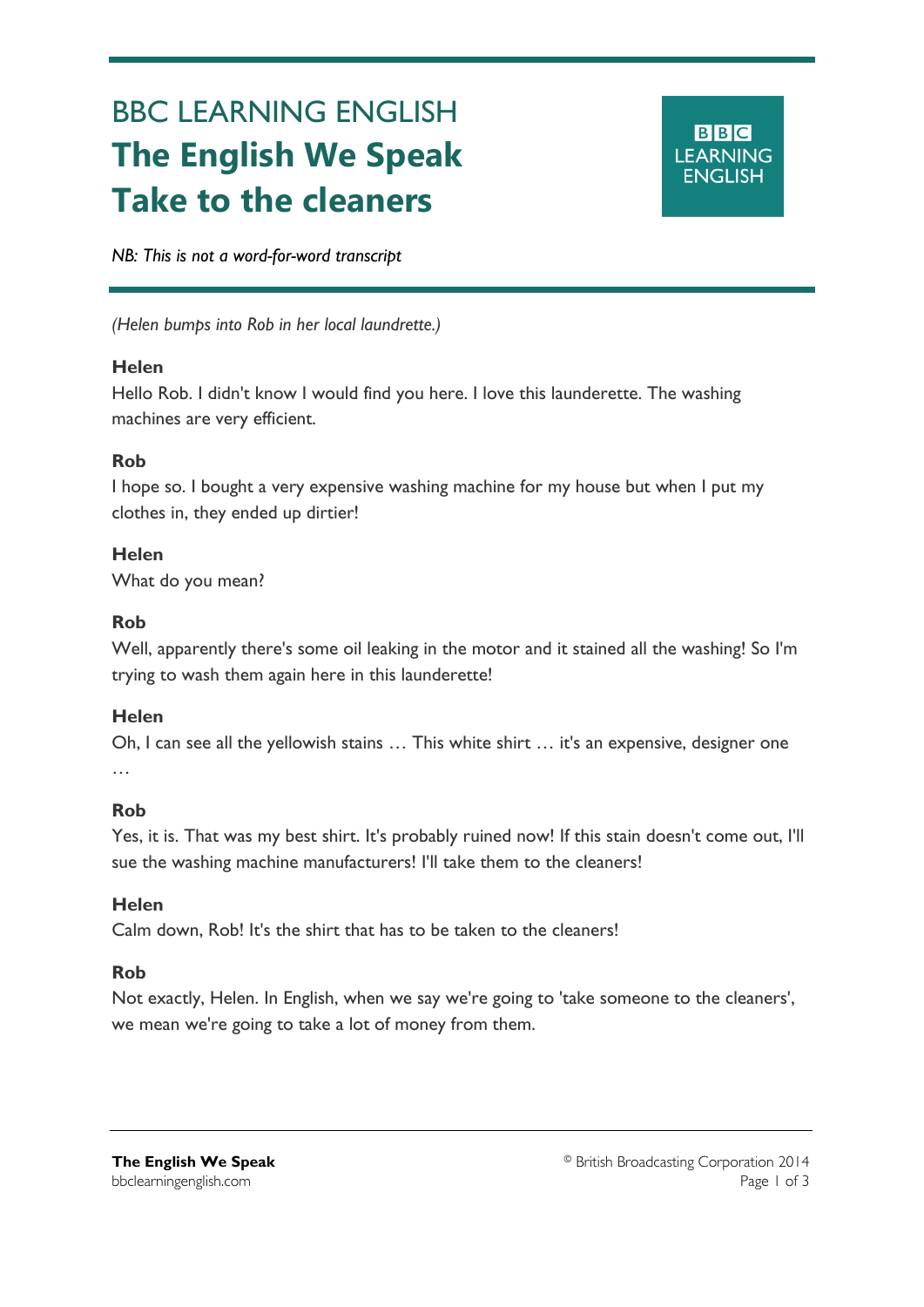## **Helen**

So you want to ask the company to give you a lot of money – maybe all they've got – to compensate you for the loss of your very expensive shirt.

## **Rob**

Yes! I'm very angry with them. Anyway, you can use the phrase in a sports context, too, when one team defeats another one by a large number of points. 'Take to the cleaners' is today's expression in The English We Speak. It used to mean getting money from someone else in a dishonest way but now it can just mean getting a lot of money from someone else.

## **Helen**

Shall we listen to some examples of how this phrase is used?

### **Rob**

Yes.

## **Examples**

*My husband cheated on me with my best friend! I'm going to get the best divorce lawyer in town and take him to the cleaners!*

*My team has the best players and we'll take you to the cleaners in this Sunday's match!*

## **Helen**

No need to sue the company, Rob. Call your washing machine manufacturer and ask them to replace it.

## **Rob**

But I'm angry!

## **Helen**

Don't be. I can take you to the cleaners, but not in the sense of this idiom. I can take you to the cleaners next door – the people who remove stains from clothes. They're very good.

## **Rob**

Okay. Well, do you think they might be able to remove this stain?

## **Helen**

Of course they can. Come on, Rob.

## **Rob**

Okay. Come on, take me to the cleaners! Thanks, Helen.